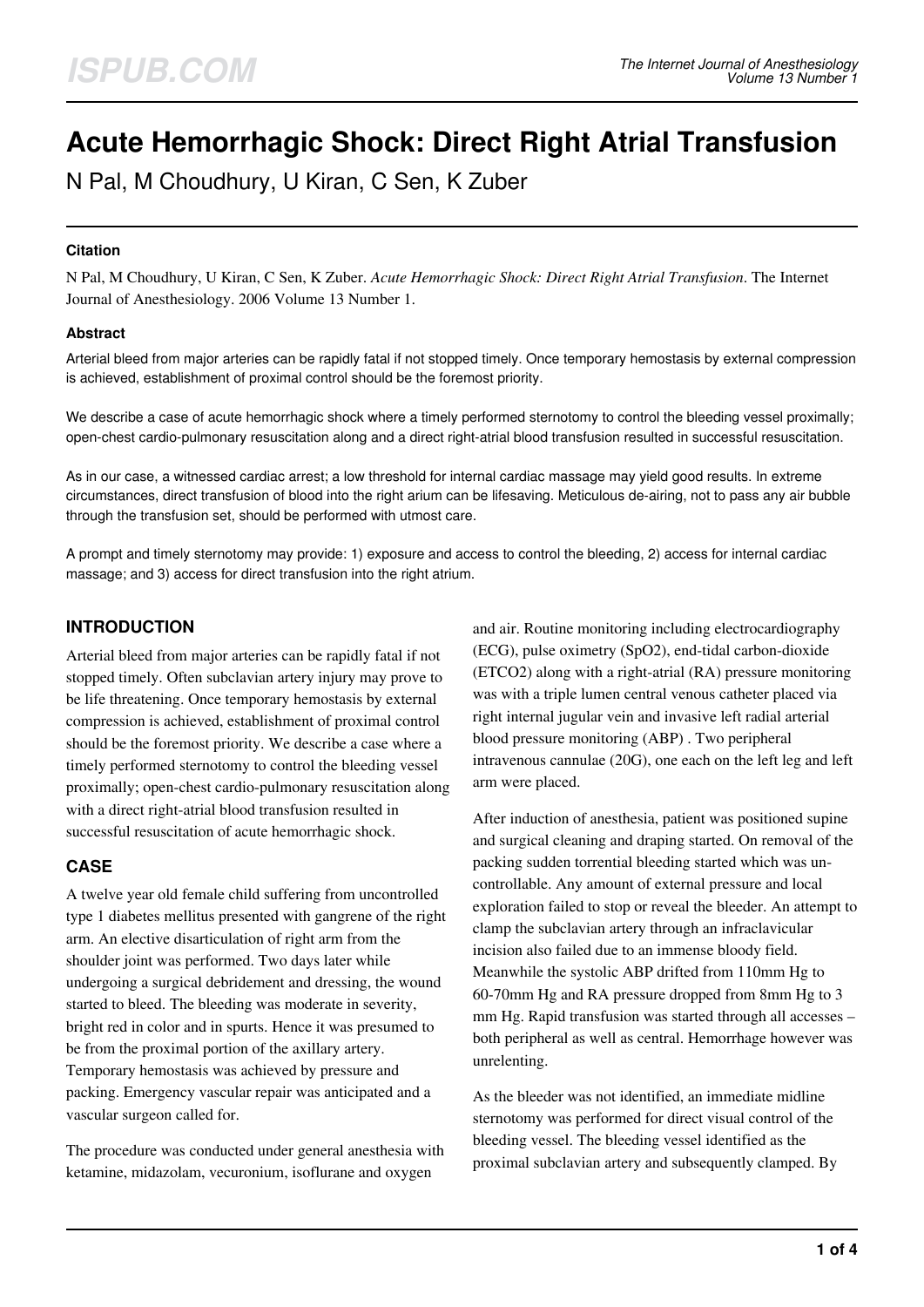now the systolic ABP of the patient was not more than 10mm Hg with extreme bradycardia (10-15 beats/minute). Pericardiotomy was done, heart exposed and internal cardiac massage started. During this period prior to starting the internal cardiac massage a momentary cardiac asystole for three minutes was witnessed. Visually the heart appeared empty.

Estimated blood loss till that time was two liters. Total of five units of blood, two units of colloid and one unit of Ringer lactate were transfused, most of which was lost. By now immense resistance could be felt while pushing blood into the central venous line. A decision to transfuse blood directly into the right atrium was made. Purse string suture on the right atrium were placed and the distal end of a sterile blood transfusion set (Pall blood transfusion set) was passed through it and snugged. Meticulous de-airing of the transfusion set done before passing into the RA. Two units of warm blood were transfused rapidly through this line. Internal cardiac massage continued through-out. Boluses of adrenaline and atropine along with intermittent calcium were administered. After about 6 minutes, the heart gained spontaneous activity. Ice-packs were placed around the head for external cooling.

A systolic ABP of 60-70 mm Hg achieved in another ten minutes. RA pressure tracing showed a value between 4-5 mm Hg. Transfusion of blood continued through the peripheral access. Adrenaline infusion was started at the rate of 1.0 µgrams/kg/minute. The RA transfusion was stopped but the line not yet disconnected.

Meanwhile the subclavian artery was ligated and internal pacing wires were placed. One mediastinal and one right pleural chest drains were placed. By now the systolic BP was 100mm Hg, RA pressure 7mm Hg and urine output of 0.5 ml/kg/hour. The RA line was removed, pericardium closed and sternum closed with sternal wires.

The patient was shifted to the ICU with full mechanical ventilation and continued blood transfusion and inotropic support with stable hemodynamics and planned for gradual weaning.

# **DISCUSSION**

Gangrene and necrotizing fasciitis of upper limb in diabetic patients often need multiple surgical debridements and amputations  $_1$ . Profuse arterial hemorrhage due to infection of amputated stumps have been reported  $_2$ .

Demetrades D et al in their study of subclavian artery injury in 79 patients, observed that in half of the patients a standard clavicular incision was sufficient for proper exposure of the subclavian artery while in the other half a `double surgical exposure` exposure was necessary, the second exposure being a median sternotomy or a thoracotomy  $_3$ . Injuries to the proximal subclavian artery usually needed this second exposure, irrespective of the side (right/left) of injury. Tsutsumi K et al report a case of acute bleeding in subclavian artery pseudoaneurysm which was managed with the 'double surgical exposure' 4. Distal part of subclavian artery control was acquired through the clavicular incision while proximal control was accessed through a partial median sternotomy (upto  $4<sup>th</sup>$  intercostal space).

Mc Coy DW et al in there series on subclavian artery injury established certain principles for management, the foremost being acquiring proximal and distal control prior to exposing the injury site  $<sub>5</sub>$ .</sub>

The concept and practice of emergency room thoracotomy (ERT) for resuscitation of trauma patients has always been controversial. Frezza EE et al describe a definite positive outcome of ERT in the patients who receive it within 30 minutes of pre-hospital time  $_6$ . Fialka C et al in there series on open-chest cardiopulmonary resuscitation (CPR) in patients in acute hemorrhagic shock from penetrating and blunt trauma demonstrated almost similar results provided it is started at the latest within 20 minutes after initial uninterrupted closed-chest CPR 7. Fujiwara K et al describe a case of traumatic right atrial rupture managed without cardiopulmonary bypass; only with surgical hemostasis, pericardiotomy and rapid transfusion  $_8$ .

Through the present case we intend to emphasize the need to establish a proximal control whenever an arterial bleed is suspected in which a temporary hemostasis has been achieved. A ritual of prior surgical field cleaning and painting had unleashed a series of catastrophic events which might not have happened otherwise, had a proximal control been taken beforehand. In cases of arterial bleed, the possibility of a deep or much proximal bleeder must be kept in mind due to retraction of the severed vessel and more so in cases of infected amputated stumps.

In managing witnessed cardiac arrest due to acute hemorrhagic shock, a low threshold for internal cardiac massage can yield good results. In extreme circumstances, direct transfusion of blood into the right arium can be helpful though we recommend it as the last resort. Extreme caution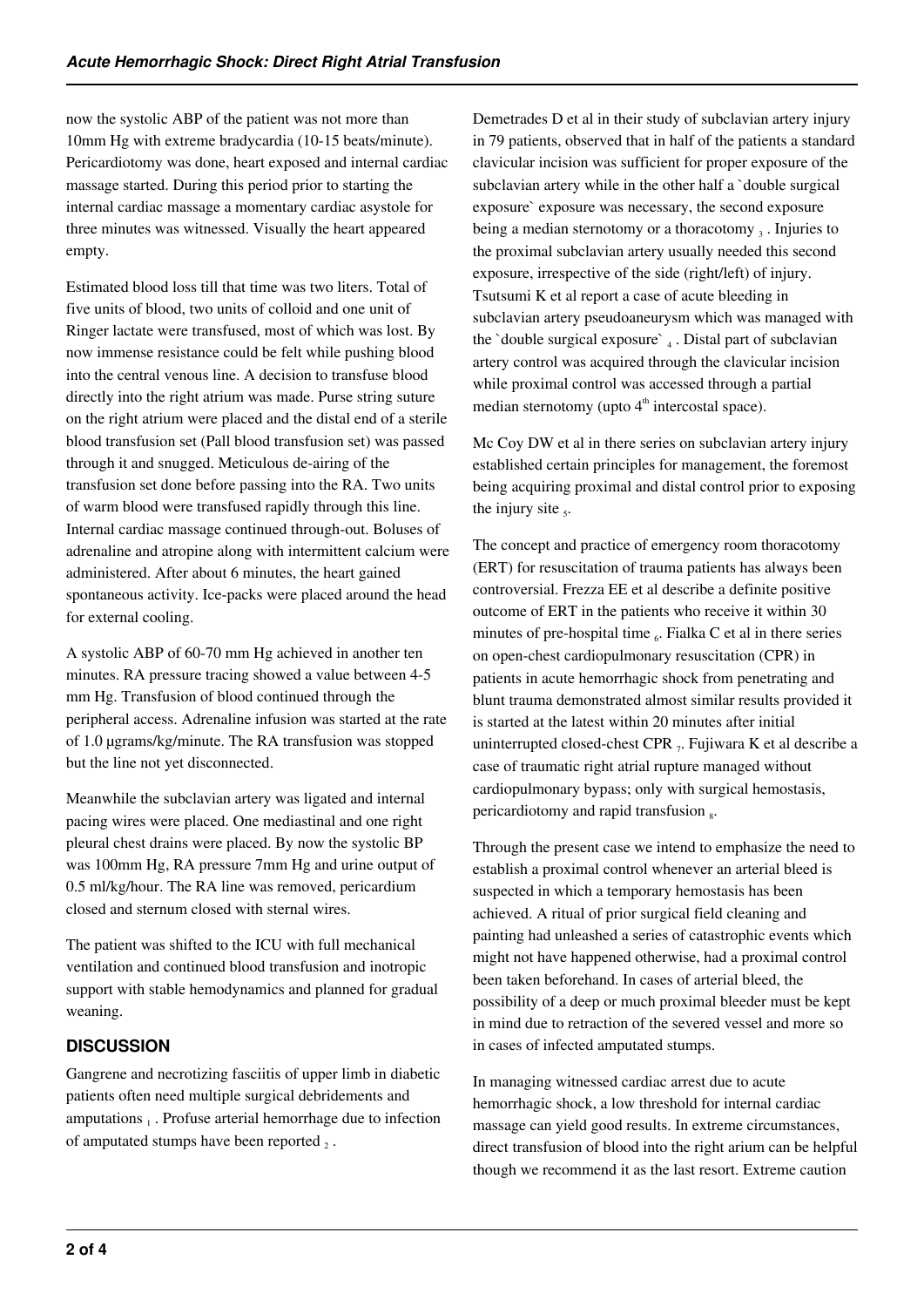needs to be advocated while executing such transfusion. Meticulous deairing and vigilance not to pass any air bubble through the transfusion set, cannualation of the right atrium, placement and snugging of the purse-string sutures and finally de-cannulation of the right atrium should be performed with utmost care, preferably by trained hands. As far as possible we would advice a more conservative approach, but in an extreme situation this technique may be utilized.

# **CONCLUSION**

Management of any acute hemorrhagic shock revolves around the primary principle of controlling the bleeding and simultaneous replacement (transfusion). A prior proximal control before exploring an arterial injury can prevent a catastrophic surgical mishap. In anticipation of massive bleeding, proper part preparation with readiness of cellsaver, blood warmer, preload and hypotensive anesthesia is crucial.

A prompt and timely sternotomy may prove to be lifesaving by providing: 1) exposure and access to control the bleeding, 2) access for internal cardiac massage; and 3) access for direct transfusion into the right atrium.

#### **References**

1. Gonzalez MH. Necrotizing fasciitis and gangrene of upper extremity. Hand Clin 1998;14(4): 635-45 2. Liu JC. [Profuse hemorrhage from the axillary artery in electric burn: prevention and treatment] Zhonghua Zheng Xing Shap Wai Ke Za Zhi. 1992; 8(3): 202-3, 248 3. Demetriades D, Chahwan S, Gomez H, Peng R, Velmahos G, Murray J, Asensio J, Bongard F. Penetrating injuries to the subclavian and axillary vessels. J Am Coll Surg 1999; 188(3): 290-5 4. Tsutsumi K, Satio H, Okhura M. Traumatic pseudoaneurysm of the subclavian artery following anterior dislocation of the shoulder: A report of a surgical case. Ann Thorac Cardiovasc Surg Vol 12, No. 1 (2006): 74-6 5. McCoy DW, Weiman DS, Pate JW, Fabian TC, Walker WA. Subclavian artery injuries. Am Surg 1997; 63(9): 761-4 6. Frezza EE, Mezghebe H. Is 30 minutes the golden period to perform emergency room thoracotomy (ERT) in penetrating chest injuries? J Cardiovasc Surg (Torino) 1999;  $40(1): 147-51$ 7. Failka C, Sebok C, Kemetzhofer P, Kwasny O, Sterz F,

Vecsei V. Open-chest cardiopulmonary resuscitation after cardiac arrest in cases of blunt chest or abdominal trauma: a consecutive series of 38 cases. J Trauma 2004;57(4): 809-14 8. Fujiwara K, Naito Y, Komai H, Yokochi H, Enomoto K, Shinozaki M. Right atrial rupture in blunt chest trauma. Jpn J Thorac Cardiovasc Surg 2001; 49(7):476-8